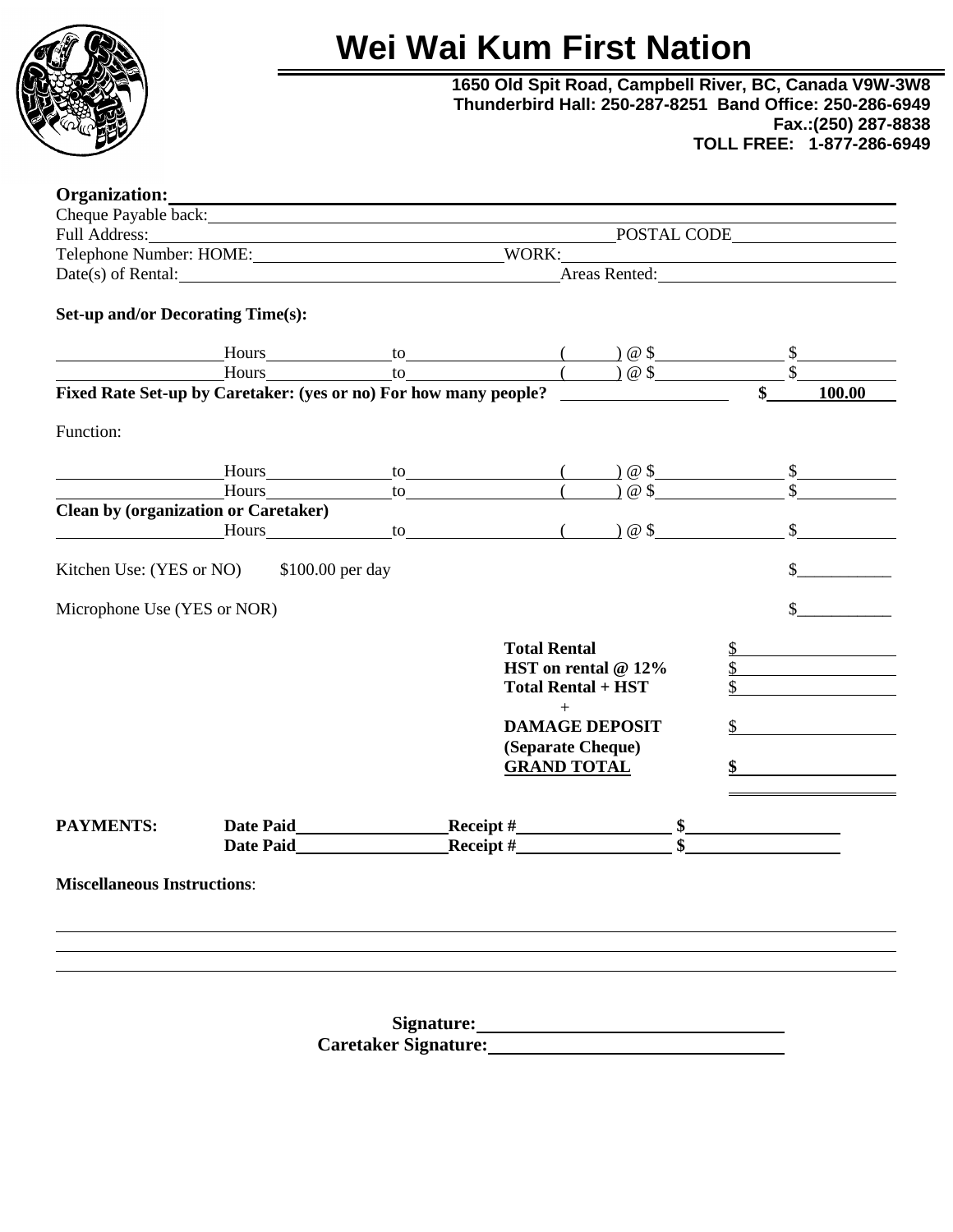#### **1. KITCHEN**

Clean stove, clear off and ensure all counters wiped. Sweep and wash the floor. Empty the trash.

#### **2. MAIN HALL**

Take down all decorations if the hall is decorated. Take down and put away all tables and chairs in an orderly way. Sweep and wash floor. Gather up and empty all trash.

#### **3. BATHROOMS:**

Gather and empty all trash. Wipe and thoroughly clean counters and toilets. Sweep and wash floors.

ENSURE that no disposable diapers are stuffed into toilets and/or behind the bleachers. We have considerable expense in connection with toilets being plugged up and having plumbers in to fix them.

Please note if the clean-up is not done in regards to the above mentioned, we will therefore withhold half of the Damage Deposit or the whole Damage Deposit.

#### **4. SWITCHES:**

- 1. **PLEASE DO NOT** touch the switches in the MAIN SWITCH BOX and KITCHEN SWITCH BOXES under any circumstances. Should there be a problem or it becomes necessary to go into the MAIN SWITCH BOX then the individual or organization renting the hall must contact the caretaker Yvonne Henderson (250)-830-8552
- 2. If it is discovered that the individual or organization has gone into the switch box and switches off the switch or switches and causes the furnace, or the hot water tank or any other equipment to malfunction then the cost of repairing the same shall be charged to that individual or organization renting the Hall.

#### **THE THUNDERBIRD HALL WILL ONLY ACCOMMODATE 350 PEOPLE MAXIMUM.**

| CHAIRS: | APPROX. 350 |
|---------|-------------|
| TABLES: | APPROX 40   |

#### **INDIVIDUAL OR ORGANIZATION'S RESPONSIBILITIES**

- 1. The individual or organization renting the Thunderbird Hall must be personally present and in attendance at the function the whole time that the function is in progress, must provide security so that no vandalism is taking place, must be the person who locks the door at the end of the function.
- 2. If the individual or organization knowingly allows abuse of the Thunderbird Hall then the Thunderbird Hall WILL NOT be rented to that individual or organization in the future.

#### **CAMPBELL RIVER THUNDERBIRD HALL OPERATION POLICIES AND PROCEDURES**

- A. Use of the Community Hall facilities will be by permit only.
- B. Use must not exceed the time stated on the Permit/Contract
- C. Additional time used will be charged to the organization or individual booking the hall.
- D. The individual or organization renting the facility is responsible for insuring proper control of all people participating in an event. Proper control applies to the interior of the building and the Thunderbird Hall parking lot area.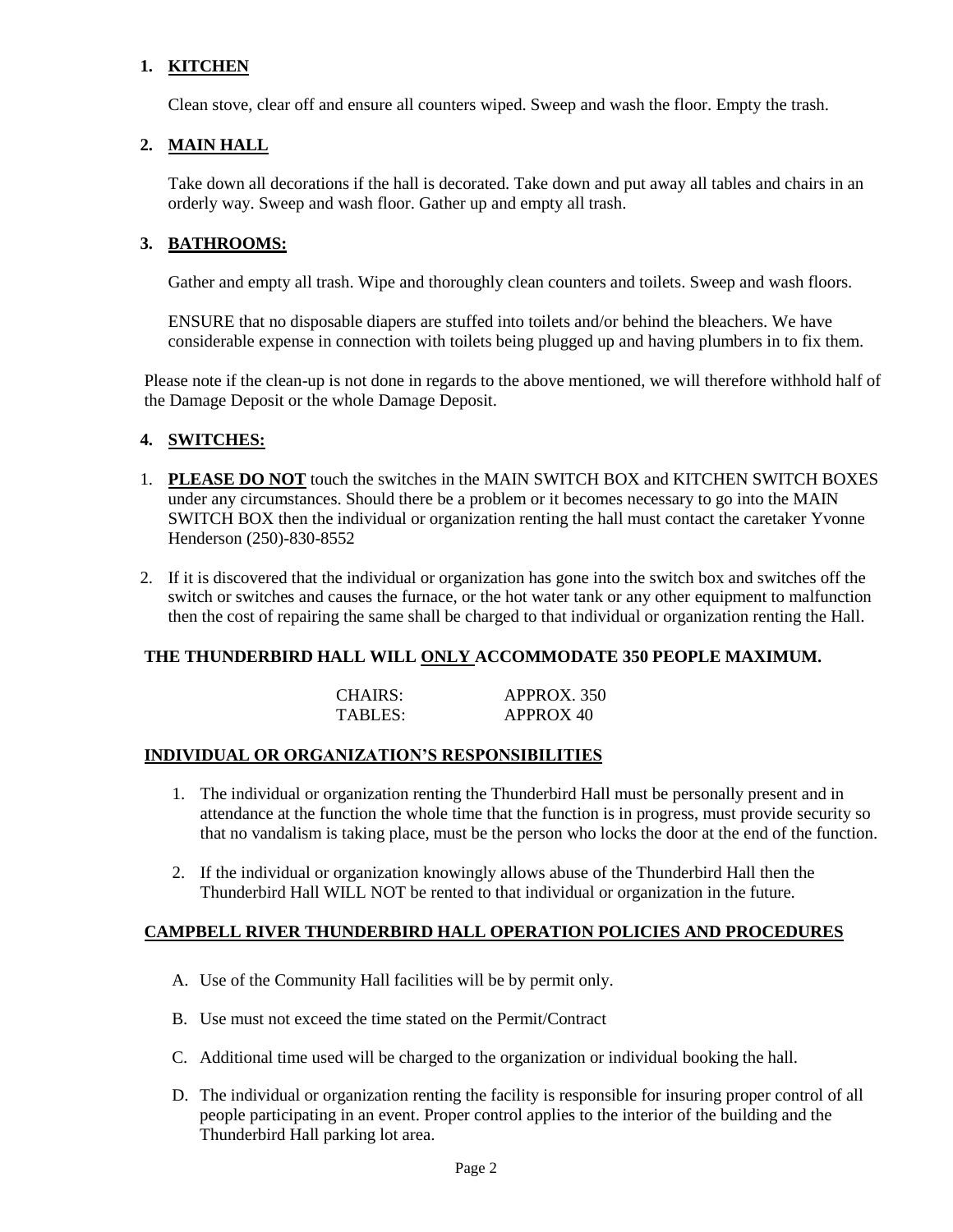- E. Individuals or organizations using the hall will be charged for all damages resulting from misuse of the facilities and equipment during the reserved period. If there are damages to the interior or exterior of the hall then the individual and/or organization having use of the hall shall be responsible for replacing or repairing damages if the interior or exterior is damaged in any way. The **\$600.00 Damage Deposit** will be held and the individual and/or organization will be billed for the excess costs.
- F. The recreation Committee is responsible for the enforcement of all regulations relating to the use of the Hall.
- G. Damage Deposits are required for dances, cabarets, banquets, concerts and some sporting events. Permits **WILL NOT** be issued until deposits are made.
- H. Individuals and organizations renting the facilities must make **FULL PAYMENT TWO WEEKS IN ADVANCE** of the reserve date. This payment must be made at the Campbell River Band Office during normal business hours  $(8:30 \text{ am} - 12:00 \text{ \& } 1:00 - 4:30 \text{ pm})$ , Monday thru Friday. It should be noted that the office is closed on weekends and on Statutory Holidays. Out of town individuals and organizations must make full advance payments in the form of cash or certified cheque's two weeks in advance of the function.
- I. Sunday or Statutory Holiday use of the Hall must be approved by the Committee. If approved for a Statutory Holiday the user will pay the regular hall rates for the functions plus \$20.00 per hour for each hour worked by the custodian.
- J. Keys **will not be loaned** out to any individual or organization for access to the Hall facilities.
- K. Tentative reservations will be accepted and held for a maximum of two weeks. A deposit will ensure use of the Hall. Any tentative bookings not confirmed with a deposit within time prescribed will be considered null and void.
- L. All functions must be completed by 2:00 pm (i.e. Cabarets). All equipment, decorations etc…must be removed from the building immediately after a function has been completed, (i.e. Band instruments). The Recreation Committee will not be responsible for damages if equipment has to be removed.
- M. The Campbell River Band will not be responsible for damages, loss, or injury to any person using the Hall, or its equipment and facilities.
- N. In all matter concerning the use and operations of the hall the decision of the Recreation Committee shall be final.
- O. Individuals or Organizations using the main floor for athletic events must ensure that running or gym shoes are used. **No black shoes allowed.** Individuals or organizations must ensure that there is an adult supervising the function at all times.
- P. Due to loss of various items from the kitchen, it has become necessary to charge a \$50.00 damage deposit for the use of each coffee pot. Should any inside parts of the coffee pots go missing at the end of the function then it will be replaced at the expense of the individual or organization renting the Hall because the coffee pots are very expensive.

## **CANCELLATIONS**

A. Groups wishing to cancel a confirmed reservation must notify the Campbell River Band Office during regular business hours at **least two weeks in advance** of the scheduled time of hall use. Failure to provide such notice may result in the permit holders being charged for the time reserved, and the \$300.00 or \$600.00 Damage